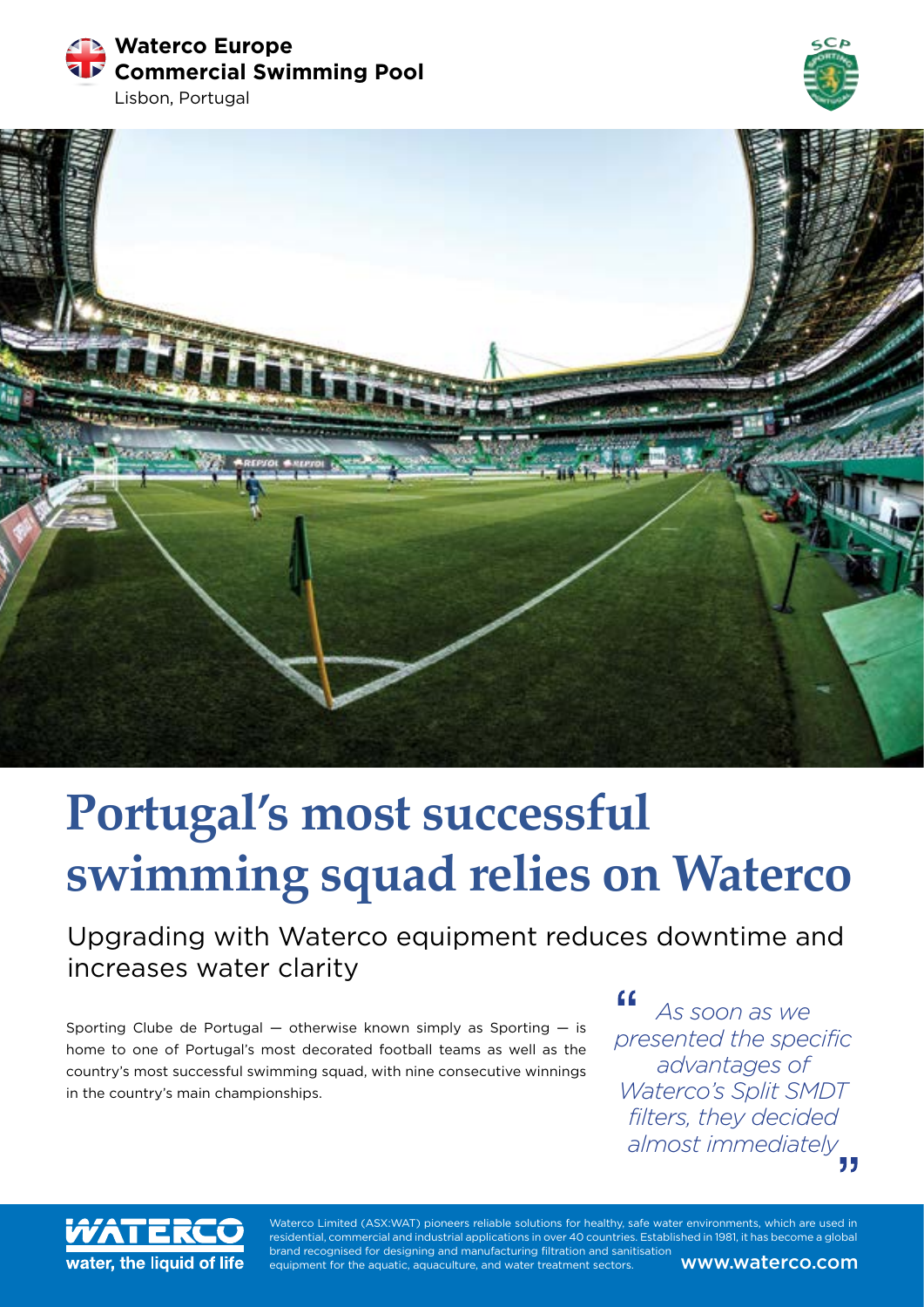Founded in 1906 by visionary José Alvalade, Sporting is one of Portugal's 'Big Three' football teams that have never been relegated from the top flight of Portuguese football, Primeira Liga, since 1934. The club added a competitive swimming division in 1921, which is in Multidesportivo Sporting, a building near the José Alvalade Stadium. The centre includes two swimming pools, one 25m x 21m and the other 25m x 12.5m, both built in 2003. In addition to the swimming squad, the pools are regularly used by the football players.



*The Sporting Clube de Portugal added a competitive swimming division in 1921, and the pools are regularly used by the football players.*

*Waterco Split SMDT designed for water treatment and commercial swimming pool facilities, built using the lasts in gel coated fibreglass technology and Ideal for retrofitting.*

## **Waterco's SMDT split tank filters ideal for retrofitting**

With a leaking filter disrupting the centre's plant room, and tight access presenting installation challenges, staff turned to Sporting sponsor and water quality water maintenance company, CIMAI, for specialist advice.

"Because of a lack of access to their technical area, it was not possible to replace the filter with another regular one, so they approved our suggestion to replace the faulty filter with two Waterco Hydron Split SMDT 1600's," explains CIMAI General Manager, Pedro Mesquita.

"As soon as we presented the specific advantages of Waterco's Split SMDT filters, they decided almost immediately."

"Waterco's SMDT split tank filters provided the perfect solution," adds Waterco Europe's Sales Director, Jo Ainsworth. "Ideal for retrofitting, they can be delivered in two parts and easily fit through a standard double doorway."

Waterco's specially engineered tanks can then be assembled on site in the plant room. The two halves seal perfectly using a double O-ring and are held together by a flange using bolts and nuts.

Built using the latest in gel coated fibreglass technology, they are designed for water treatment and commercial swimming pool facilities. Special features include:

- Durable materials
- Easy to maintain design
- Flanged tank port connections
- Perfect for retrofitting
- Easy to transport
- Flexible configurations
- Options for sight glass positions



Waterco Limited (ASX:WAT) pioneers reliable solutions for healthy, safe water environments, which are used in residential, commercial and industrial applications in over 40 countries. Established in 1981, it has become a global brand recognised for designing and manufacturing filtration and sanitisation equipment for the aquatic, aquaculture, and water treatment sectors. **WWW.Waterco.com**